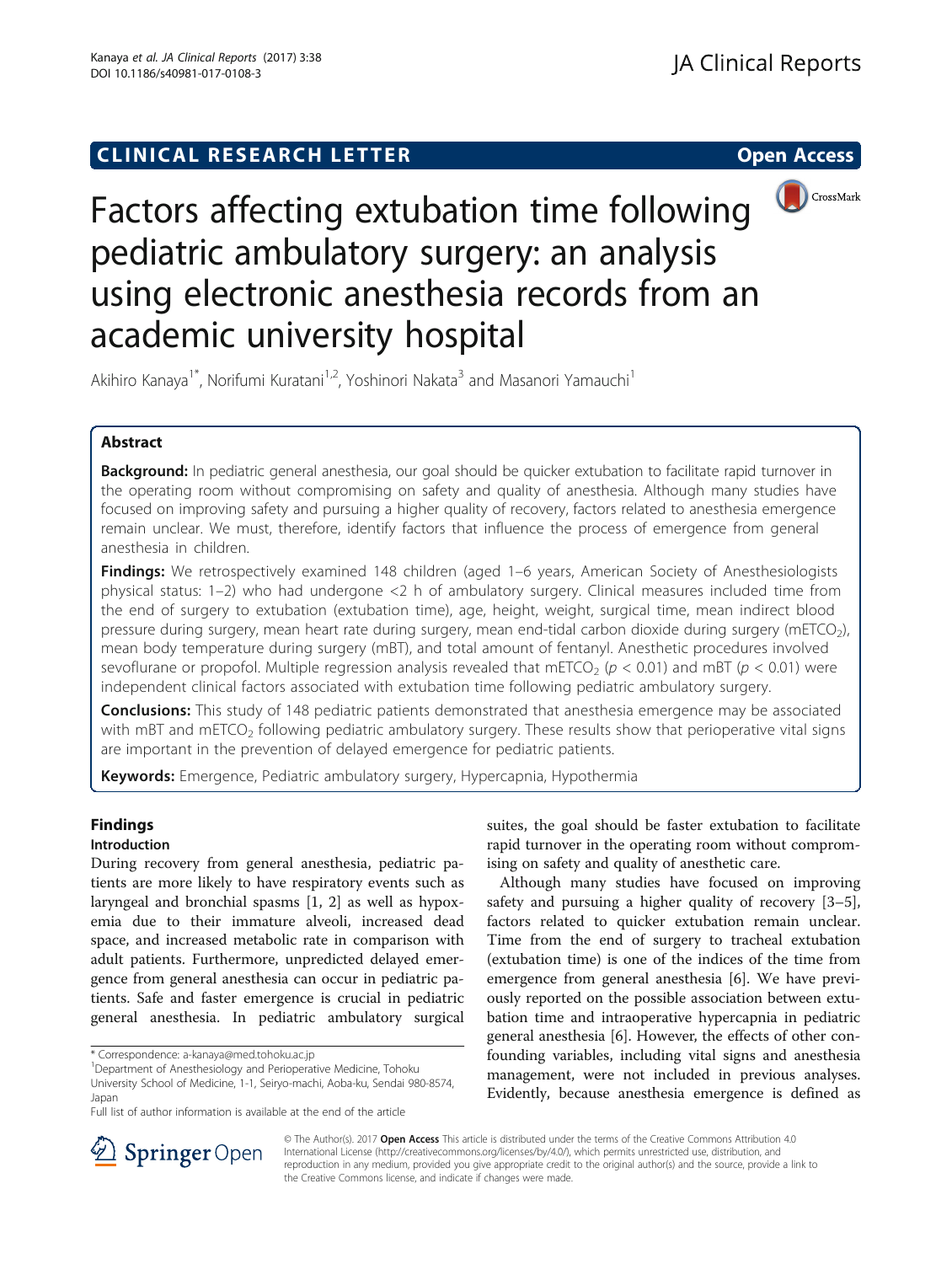total recovery of central nervous system function, no single factor would play a pivotal role in anesthesia recovery. Here, we analyzed data from an electronic anesthesia retrieval system to identify independent factors associated with tracheal extubation time in pediatric ambulatory patients.

## Methods

After obtaining approval from the institutional review board at Tohoku University Hospital, we conducted a retrospective cohort study. We used an electronic anesthesia database (PrimeGaia, Nihon Kohden Co, Tokyo, Japan) to identify all children aged 1–6 years who had undergone <2 h of ambulatory surgery (minor urologic, skin, and eye surgeries) without postoperative radiographic confirmation and postoperative procedures at our hospital from January 2014 to April 2016. Exclusion criteria included American Society of Anesthesiologists physical status >2 or having undergone mask ventilation without endotracheal intubation during surgery and having been extubated under general anesthesia.

Anesthesia management, including ventilator management, was performed under the direction of boardcertified attending anesthesiologists assigned to the respective cases. Generally, anesthesia was maintained with propofol or sevoflurane. Blood pressure was measured at 2.5-min intervals. Heart rate, oxygen saturation, body temperature (oral temperature), and end-tidal carbon dioxide saturation were continuously measured and extracted. We obtained the following information from the electronic anesthesia database: age, height, weight, surgical time, time from the end of surgery to extubation (extubation time), and total amounts of fentanyl. We hypothesized that time to tracheal extubation could be associated with the time of anesthesia emergence because all patients underwent controlled ventilation and were extubated when they were awake. In addition, the completion of surgery and discontinuation of anesthetic administration were almost done at the same time.

Continuous data are expressed as mean ± standard deviation (SD). The mean of all end-tidal carbon dioxide values measured at 3-s intervals during general anesthesia  $(mETCO<sub>2</sub>)$  was calculated. We investigated clinical factors associated with the extubation time after the end of pediatric ambulatory surgery using multiple regression analysis. In our preliminary data, patients in the hypercapnia group ( $n = 125$ ; mETCO<sub>2</sub>  $\geq$  40 mmHg) were extubated significantly faster  $(9.8 \pm 8.4 \text{ min})$  than those in the hypocapnia group ( $n = 125$ ; mETCO<sub>2</sub> < 40 mmHg;  $16.4 \pm 8.0$  $16.4 \pm 8.0$  $16.4 \pm 8.0$  min) [6]. Based on an estimated 5-min difference in emergence time between the hypercapnia and hypocapnia groups, it was determined that a sample size of ≥41 patients would be required in each group to demonstrate a significant difference at the 0.05 level

(power =  $0.8$ ; SD = 8 min). All statistical analyses were performed using R version 3.0.1 (R Foundation for Statistical Computing, Vienna, Austria), and  $p$  values <0.05 were considered statistically significant.

## Results

Our analysis included 148 patients; demographic and clinical data are shown in Table 1. A multiple regression analysis was performed to adjust for age, anesthesia method, total amount of fentanyl, surgical time, mean body temperature (mBT), mean heart rate, mean blood pressure, and mETCO<sub>2</sub> (Table [2\)](#page-2-0). Results revealed that mETCO<sub>2</sub> ( $p < 0.01$ ) and mBT ( $p < 0.01$ ) were independent clinical factors associated with tracheal extubation time following pediatric ambulatory surgery.

### **Discussion**

Our results suggest that delayed anesthesia emergence may be prevented by avoiding lower mBT and mETCO<sub>2</sub> in pediatric patients. Importantly, the method of anesthetic management and total amounts of fentanyl are not factors associated with tracheal extubation time. Findings suggest that perioperative vital signs are very important in avoiding delayed emergence for pediatric patients.

Some previous studies [[7](#page-3-0)–[9](#page-3-0)] suggested that hypercapniainduced hyperpnea shortens the emergence time from inhalation anesthetics. Hypercapnia dilates the cerebral arterial smooth muscle and increases blood flow. The increase in blood flow facilitates rapid elimination of inhaled anesthetics from the brain, and hyperventilation decreases the arterial concentration of the inhaled anesthetic [\[10](#page-3-0)]. In addition, our previous research showed that intraoperative hypercapnia may facilitate faster tracheal extubation after ambulatory surgery in pediatric patients [[6](#page-3-0)]. Hypercapnia causes carbon dioxide diffusion into the cerebrospinal fluid from the cerebral vessels and liberates  $H^+$  ions that stimulate the central chemoreceptors lying below the ventral

| Age (years)            | $2.9 \pm 1.7$    |
|------------------------|------------------|
| Height (cm)            | $92.2 \pm 15.7$  |
| Body weight (kg)       | $14.0 \pm 3.9$   |
| Operation time (min)   | $57.1 \pm 26.7$  |
| mBP (mmHg)             | $61.9 + 9.8$     |
| mHR (bpm)              | $101.5 \pm 18.1$ |
| $mETCO2$ (mmHq)        | $43.6 + 7.8$     |
| $mBT$ ( $°C$ )         | $37.2 \pm 0.7$   |
| Fentanyl (mcg/kg)      | $4.1 \pm 3.7$    |
| Anesthesia (sev/propo) | 111/37           |
|                        |                  |

Data are expressed as mean ± standard deviation. mBP mean indirect blood pressure during surgery, mHR mean heart rate during surgery, mETCO2 mean end-tidal carbon dioxide during surgery, mBT mean body temperature during surgery, sev/propo sevoflurane anesthesia/propofol anesthesia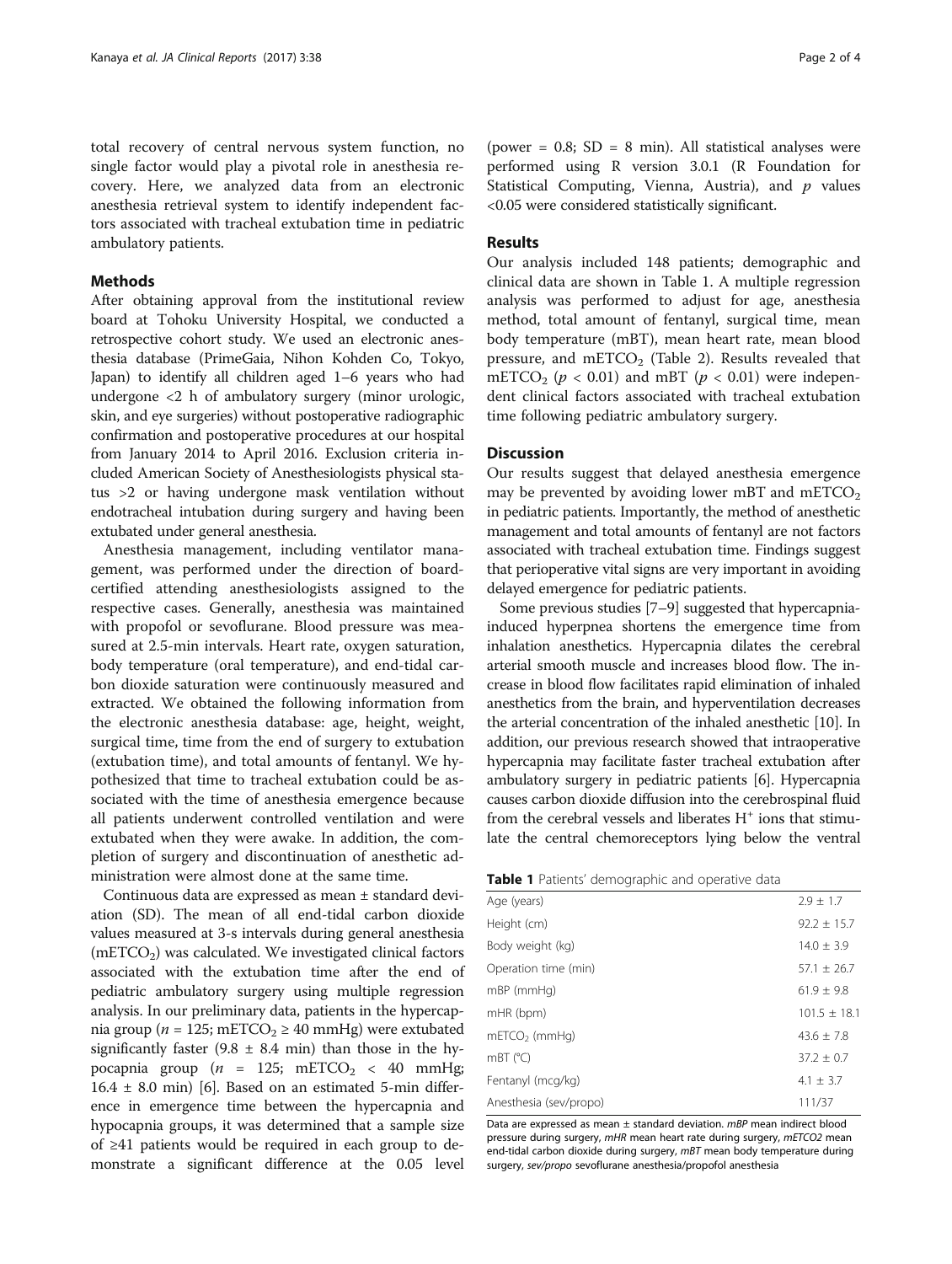<span id="page-2-0"></span>Table 2 Results of multiple regression analysis for clinical factors related to time to tracheal extubation

|                           | Estimate | Std. error | t value  | Pr(> t ) |
|---------------------------|----------|------------|----------|----------|
| (Intercept)               | 165.651  | 37.921     | 4.368    | < 0.000  |
| Age (years)               | 0.285    | 0.419      | 0.679    | 0.498    |
| Operation time (min)      | $-0.020$ | 0.025      | $-0.828$ | 0.409    |
| fentanyl (mcg/kg)         | 0.175    | 0.173      | 1.012    | 0.314    |
| $mBT$ ( $°C$ )            | $-3.463$ | 1.033      | $-3.351$ | 0.001    |
| mHR (bpm)                 | $-0.043$ | 0.040      | $-1.082$ | 0.281    |
| $mBP$ ( $mmHq$ )          | $-0.036$ | 0.060      | $-0.604$ | 0.547    |
| $mETCO2$ (mmHq)           | $-0.420$ | 0.092      | $-4.583$ | < 0.000  |
| Anesthesia (sev vs propo) | 1770     | 1.645      | 1.076    | 0.284    |

Sev vs. propo, sevoflurane anesthesia vs. propofol anesthesia

surface of the medulla. Consequently, hypercapnia might accelerate spontaneous breathing and emergence after surgery. Conversely, it has been suggested that perioperative hypocapnia is associated with the risk of delayed anesthesia emergence and poor cognitive function in adult patients [\[11](#page-3-0)]. The findings of this study, which indicate that lower  $mETCO<sub>2</sub>$  may increase emergence time in pediatric ambulatory surgery, are consistent with the results from these studies.

The detailed mechanisms of faster tracheal extubation associated with higher body temperature remain unknown, but it is possible that the effects of anesthetics are prolonged by decreased hepatic flow, hypometabolic state, and decreased renal blood flow and clearance in hypothermia. Previous studies [\[12](#page-3-0), [13](#page-3-0)] have suggested that hypothermia leads to late emergence, and our finding that delayed emergence is associated with lower body temperature is consistent with these previous reports.

Previous review article [\[14\]](#page-3-0) suggested that several risk factors, including hyperventilation and hypothermia, delay anesthesia emergence. However, the most important risk factors in pediatric patients remained unknown. Therefore, the findings of our study, using clinical data that lower mBT and mETCO<sub>2</sub>, among several clinical factors, that were associated with delayed anesthesia emergence in pediatric ambulatory surgery has important significance.

This study has several limitations. First, the study was retrospective and original measures were not primarily designed to discern independent factors associated with extubation time following pediatric surgery. Although we used multiple regression analysis to identify several confounding factors, not all relevant factors were extracted. In addition, the method of anesthesia and administration of drugs (e.g., analgesic agents and muscle relaxants) differed across attending anesthesiologists. However, the criteria for extubation (namely, that patients have regular spontaneous breathing and are awake

and responsive with stable vital signs) were almost uniform in our hospital. Second, this study had a small sample size, although 148 subjects was sufficient based on our power analysis. Third, the safety of perioperative hypercapnia in children is unclear; however, no remarkable complications arose in our study. Fourth, we needed to include several different types of ambulatory surgery to increase the sample size.

To conclude, this study of 148 pediatric patients demonstrated that anesthesia emergence may be associated with mBT and  $mETCO<sub>2</sub>$  following pediatric ambulatory surgery. We emphasize a close relationship between perioperative vital signs and anesthesia emergence in pediatric ambulatory surgery. Anesthesiologists should carefully monitor patients to avoid perioperative lower  $mBT$  and  $mETCO<sub>2</sub>$  to prevent delayed emergence in pediatric patients.

#### Acknowledgements

We gratefully acknowledge the works of past and present members of our institution.

### Funding

Not applicable.

#### Authors' contributions

AK and NK designed the study, analyzed and interpreted the data, and drafted the manuscript. All authors contributed in writing the manuscript and approved the final version of the manuscript for submission.

#### Ethics approval and consent to participate

This is a retrospective observational study approved by the Medical Ethics Committee of Tohoku University Graduate school of Medicine (approval number 2016-1-144).

#### Competing interests

The authors declare that they have no competing interests.

#### Publisher's Note

Springer Nature remains neutral with regard to jurisdictional claims in published maps and institutional affiliations.

#### Author details

<sup>1</sup>Department of Anesthesiology and Perioperative Medicine, Tohoku University School of Medicine, 1-1, Seiryo-machi, Aoba-ku, Sendai 980-8574, Japan. <sup>2</sup> Department of Anesthesia, Saitama Children's Medical Center, Saitama, Japan. <sup>3</sup>Department of Anesthesia, Teikyo University Hospital, Teikyo University Graduate School of Public Health, Tokyo, Japan.

### Received: 27 March 2017 Accepted: 17 July 2017 Published online: 26 July 2017

#### References

- 1. Mc DC. Interventions guided by analysis of quality indicators decrease the frequency of laryngospasm during pediatric anesthesia. Paediatr Anaesth. 2013;23:579–87.
- 2. Orestes MI, Lander L, Verghese S, Shah RK. Incidence of laryngospasm and bronchospasm in pediatric adenotonsillectomy. Laryngoscope. 2012;122:425–8.
- Dahmani S, Mantz J, Veyckemans F. Case scenario: severe emergence agitation after myringotomy in a 3-yr-old child. Anesthesiology. 2012;117:399–406.
- 4. Kanaya A. Emergence agitation in children: risk factors, prevention, and treatment. J Anesth. 2016;30:261–7.